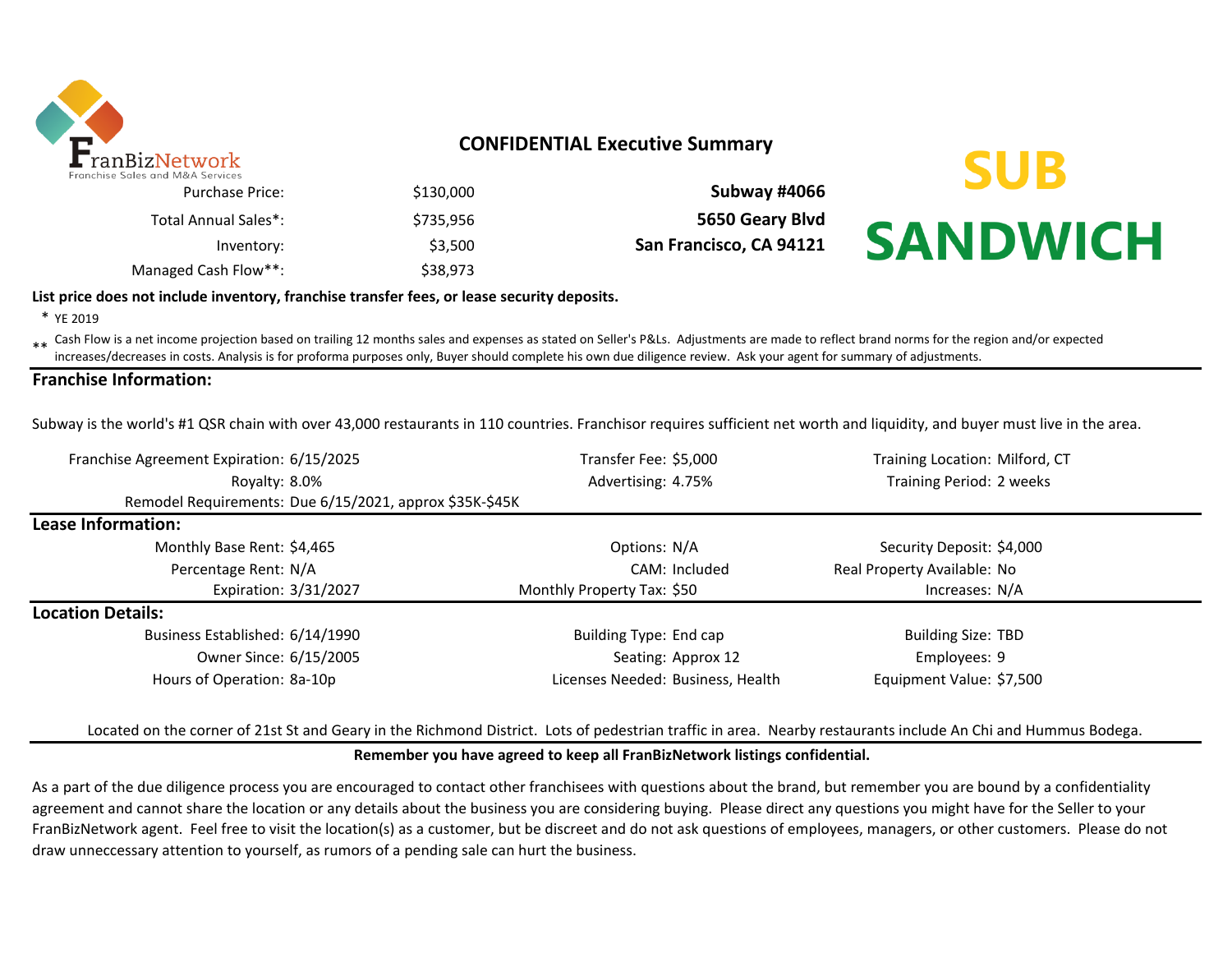

# **SUB SANDWICH**

#### **MONTHLY SALES**

| Subway #4066 |            |            |            |            |            |             |            |              |              |            |              |            |               |
|--------------|------------|------------|------------|------------|------------|-------------|------------|--------------|--------------|------------|--------------|------------|---------------|
|              | Jan        | Feb        | <b>Mar</b> | <b>Apr</b> | <b>May</b> | June        | July       | Aug          | <b>Sep</b>   | Oct        | <b>Nov</b>   | <b>Dec</b> | <b>TOTAL</b>  |
| 2018         | \$52,580   | \$48,496   | \$53,484   | \$57,570   | \$61,690   | \$59,880    | \$57,735   | \$63,063     | \$58,106     | \$63,807   | \$55,359     | \$62,602   | \$694,372     |
| 2019         | \$62,106   | \$54,677   | \$62,647   | \$63,561   | \$62,518   | \$63,480    | \$62,903   | \$65,282     | \$61,050     | \$65,131   | \$59,854     | \$56,867   | \$740,077     |
| $$+/-$       | \$9,526    | \$6,181    | \$9,163    | \$5,991    | \$828      | \$3,600     | \$5,168    | \$2,219      | \$2,944      | \$1,324    | \$4,496      | (55, 735)  | \$45,706      |
| $% +/-$      | 18%        | 13%        | 17%        | 10%        | 1%         | 6%          | 9%         | 4%           | 5%           | 2%         | 8%           | -9%        | 7%            |
|              |            |            |            |            |            |             |            |              |              |            |              |            |               |
| 2019         | \$62,106   | \$54,677   | \$62,647   | \$63,561   | \$62,518   | \$63,480    | \$62,903   | \$65,282     | \$61,050     | \$65,131   | \$59,854     | \$56,867   | \$740,077     |
| 2020         | \$57,970   | \$57,620   | \$37,430   | \$15,699   | \$21,558   | \$23,893    | \$26,846   | \$28,777     | \$30,094     | \$32,005   | \$23,241     | \$29,060   | \$384,194     |
| $$+/-$       | (54, 136)  | \$2,943    | (525, 216) | (547, 863) | (540,960)  | ( \$39,587) | (\$36,057) | ( \$36, 505) | ( \$30, 956) | (\$33,126) | ( \$36, 613) | (527, 807) | ( \$355, 883) |
| $% +/-$      | $-7%$      | 5%         | $-40%$     | $-75%$     | -66%       | $-62%$      | $-57%$     | $-56%$       | $-51%$       | $-51%$     | $-61%$       | $-49%$     | $-48%$        |
|              |            |            |            |            |            |             |            |              |              |            |              |            |               |
| 2020         | \$57,970   | \$57,620   | \$37,430   | \$15,699   | \$21,558   | \$23,893    | \$26,846   | \$28,777     | \$30,094     | \$32,005   | \$23,241     | \$29,060   | \$384,194     |
| 2021         | \$30,548   | \$25,204   | \$0        | \$0        | \$0        | \$0         | \$0        | \$0          | \$0          | \$0        | \$0          | \$0        | \$55,752      |
| $$+/-$       | (\$27,422) | (532, 416) |            |            |            |             |            |              |              |            |              |            | (559,838)     |
| $% +/-$      | $-47%$     | $-56%$     |            |            |            |             |            |              |              |            |              |            | $-52%$        |